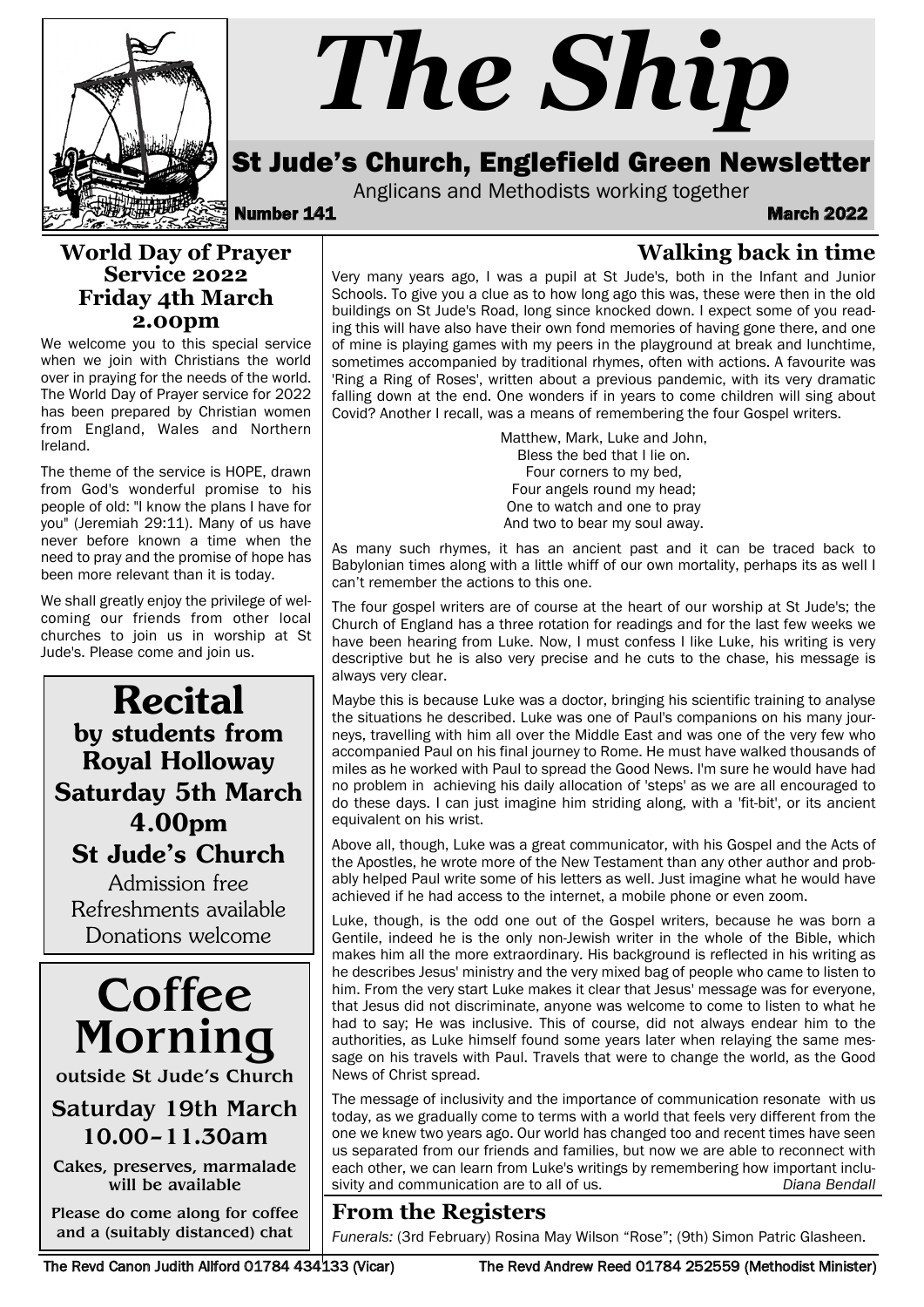## **Readings at Communion**

(1st Sunday of Lent)

6th March<br>
(1st Sunday of Lent) Deuteronomy 26. 1–11<br>
Psalm 91 1–2, 9-end Romans 10. 8b–13 Luke 4. 1–13 13th March Genesis 15.1–12, 17–18 (2nd Sunday of Lent) Psalm 27 Philippians 3. 17–4.1 Luke 13. 31–end 20th March **Isaiah** 55. 1–9 (3rd Sunday of Lent) Psalm 63. 1-9 1 Corinthians 10. 1–13 Luke 13. 1–9 27th March 27th March 27th March 27th March 27th March 20 (Mothering Sunday) Psalm 34. 11–20 Colossians 3. 12–17 John 19. 25b–27



Staines Musical Theatre Group are just 4 weeks away from their riotous comedy 'The Wind In The Willows' following Mole, Rat, Badger, and the impulsive Mr Toad. Full of humour, wit, and heart warming lessons of friendship, it is a thoroughly entertaining show for all ages with our very own Guy Bunce directing the music.

Wednesday 16th, Thursday 17th, Friday 18th March at 7.30pm. Saturday 19th March at 2pm and 6.30pm. Adults £16 Children £13

Book your tickets now at www.smtg.org.uk or phone 01784 605805.

## **The Village Centre**

www.villagecentre.org.uk 01784 471110

These are exciting times for our Village Centre. We have been able to go ahead with the repairs to the Café floor. which has needed to be done for a while, and certainly before the refurbishment of the cafe begins. We were delighted to be told that only a small portion of the floor was affected so the work will be completed within the week. However, not surprisingly, dust levels have been at an all time high and we have had to move the café furniture! The Café will now reopen on Tuesday 1st March at 9am. See you there!

The refurbishment of the café will go ahead in April and the Café will be closed for a month from Monday 4th April. Regular and one-off lettings will continue as usual, as will our Outreach Projects, including Baby Basics, our Child Contact Centre, our Community Fridge and our food deliveries. Our Manager and staff will be in work as usual so please keep your requests for bookings and so on coming in!

And it certainly isn't all about the building!! We have been delighted to establish some contact with newly arrived members of the Afghan community and we are enjoying developing relationships with them and with those who support them. Our plans for the summer are well under way, including some cooking classes for children. Watch this space!

It is truly exciting to see how the Village Centre has adapted to the challenges and opportunities of the last two years. We are grateful still to be here and flourishing in so many ways. Thank you to everyone for your practical and financial support and for your prayers.

And finally — a COVID note. In the light of the Government's decision to withdraw remaining COVID regulations we want to enable all our visitors, and our staff and volunteers, to feel free to follow coronavirus guidance and advice in the way that they feel most comfortable. We shall be withdrawing the QR codes and signing in procedures but we shall continue to provide hand sanitiser for those who wish to use it. In the same way the wearing of masks will be optional as will the degree of social distancing that you prefer to choose. We shall continue to keep the Centre well ventilated and to encourage you not to come in if you feel unwell. In that way we hope to keep you all as safe as we can, whilst enjoying new freedom.

If you have any queries, suggestions, requests for bookings, or if you would like to offer your help to the Centre please contact Ali Watts, our Centre Manager as below. Thank you!

manager@villagecentre.org.uk

## **Diary for March**

2 ASH WEDNESDAY 10.00am Holy Communion 2.00–4.00pm Church open for private prayer for peace in the world 7.00pm Holy Communion

(the services at 10.00am and 7.00pm will both include the imposition of ashes for those who would like to receive it) 6 Sunday 8.00am Holy Communion (BCP) 9.30am Informal Holy Communion

- 9 Wednesday 10.00am Holy Communion
- 13 Sunday 8.00am Holy Communion (said) 9.30am Holy Communion
- 16 Wednesday 10.00am Holy Communion
- 19 Saturday Coffee Morning outside St Jude's Church (inside if wet)
- 20 Sunday 8.00am Holy Communion (said) 9.30am Holy Communion
- 22 Tuesday 7.30pm Church Council meets
- 23 Wednesday 10.00am Holy Communion
- 27 Sunday 8.00am Holy Communion (said) 9.30am Holy Communion

*Please note that there will always be either a live-streamed service or a pre-recorded reflection on our YouTube Channel each Sunday from 9.30am. If you are unable to join us in church we warmly invite you to tune in.* 

#### Email: enquiries@stjudeschurch.info Web: www.stjudeschurch.info